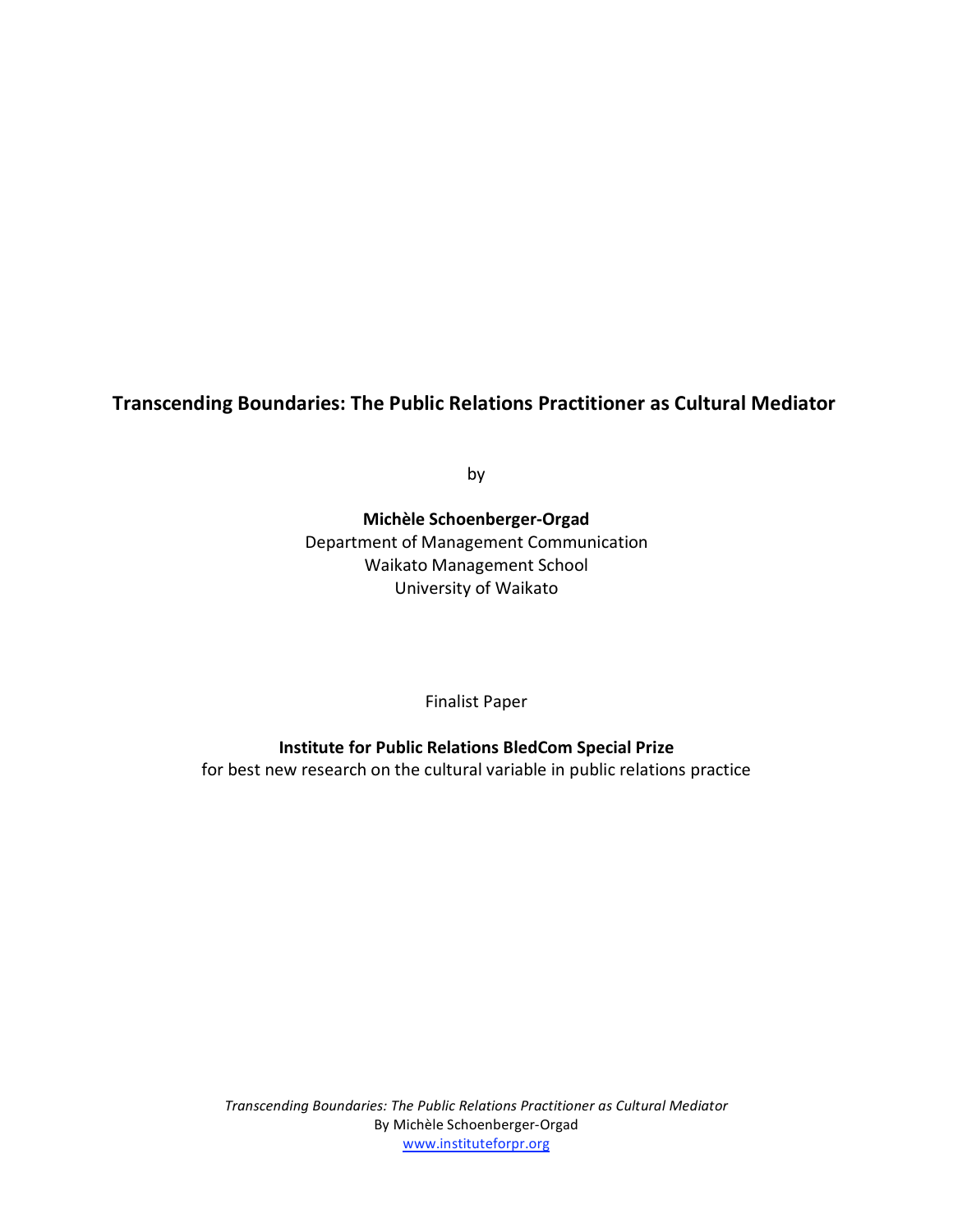#### **Abstract**

This paper takes the circuit of culture model as the basis for a discussion of the public relations practitioner as cultural intermediary, transcending national and geographic boundaries by drawing on the cultural values of diverse audiences. It discusses the public relations strategies used by NATO in its successful campaign in Kosovo in 1999, with particular attention on the role of the NATO spokesman in the execution of public relations strategies, in terms of the "moments" of production and representation during the campaign. In analysing NATO's communication strategies during the Kosovo Campaign, the paper examines the organization negotiated culture, identity and power in relation to diverse cultural and national audiences. It contends that the NATO spokesman's public relations strategy attempted to create a transnational and European cultural framework. It argues that NATO achieved this through discursive positioning of the organization as a humanitarian military powerhouse, and so, at the same time, legitimized its own continuation as a viable supranational organization for the  $21<sup>st</sup>$ century.

### **Introduction**

NATO's successful intervention in Kosovo in 1999 was hugely influenced by public relations in strategy and execution. For NATO, organizational identity and legitimacy were prime considerations whilst, at the same time, maintaining public opinion in favor of the military campaign. The public relations strategy was to construct the bombing campaign as a natural international reaction to the political, social and demonic forces of the Balkans in the 1990s. The alignment of the public relations strategies with the societal and corporate culture of NATO as part of a European cultural environment is evident throughout the NATO discourses. But, it is in talking about conflict in the Balkans that the clear cultural divisions between "us" and "them" are defined.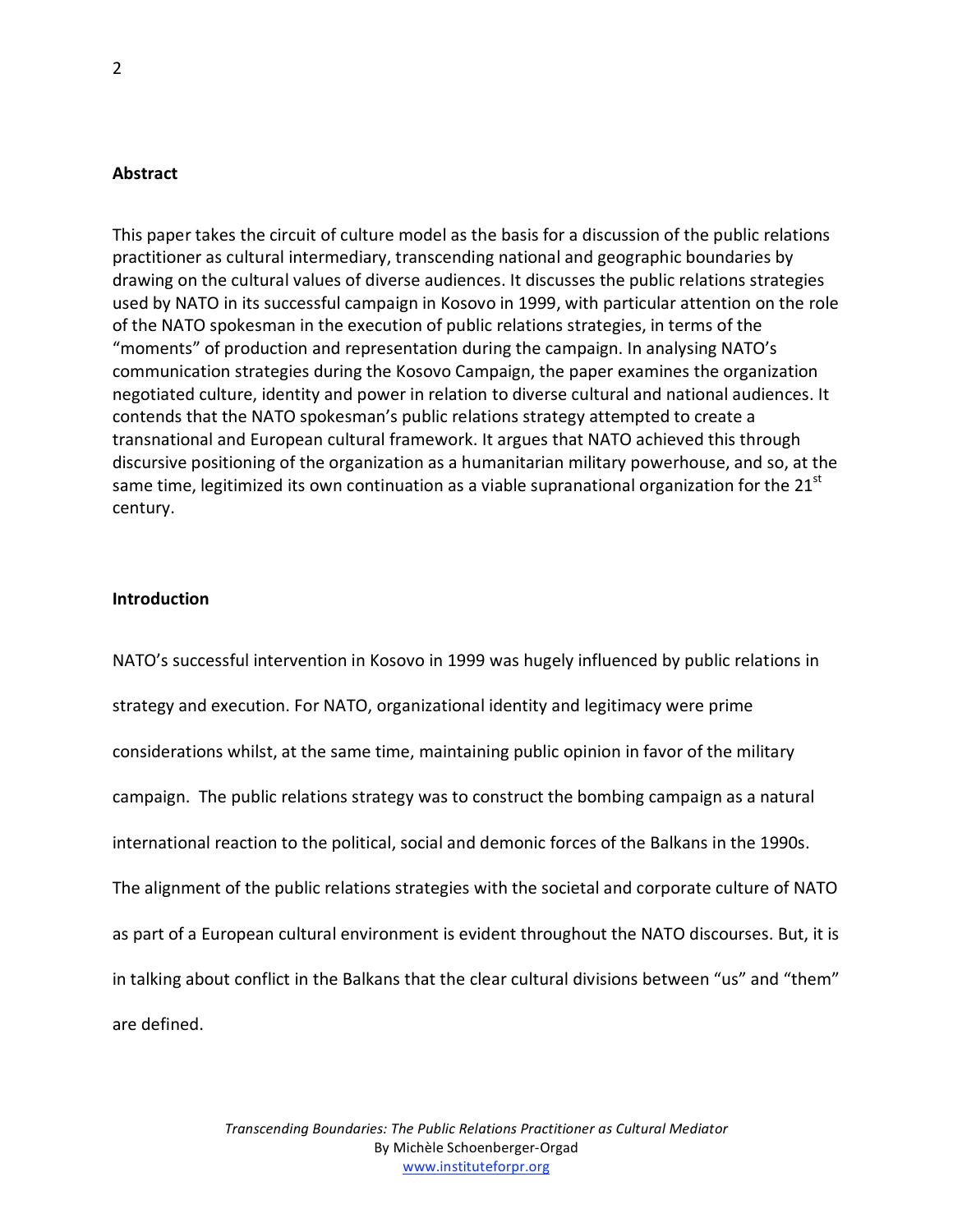The first frame of humanitarian militarism was established in the very early days of the campaign, placing NATO at the very centre of a humanitarian intervention rather than in its traditional role as a defensive military organization. This frame became embedded in the messages of the organization throughout the 78 days of the campaign and successfully provided the framework for publics across national boundaries to accept these messages as being above and beyond "politics as usual".

As spokesman and prime communicator for NATO, Dr Jamie Shea was the cultural intermediary for this large international organization and he set the stage for the public relations environment. By applying the circuit of culture model to this strategic communication environment, this paper will illustrate the importance of culture and cultural values within the wider socio‐political environment and how discourses are constructed for consumption across borders.

In effect, during the Kosovo Campaign, the media celebrity was an Englishman, representing a supranational military organization, based in Brussels and dominated by its North Atlantic partner, the United States. The cultural frame was extended to include the "us" of 19 nations of the North Atlantic Treaty Alliance, including two former Eastern European countries. This paper looks at the communication strategies of NATO during the Kosovo Campaign and how culture, identity and power were negotiated for diverse audiences. It contends that the public relations strategy employed by the NATO spokesman created a new transnational European cultural framework. This occurred through discursive positioning of the organization as a humanitarian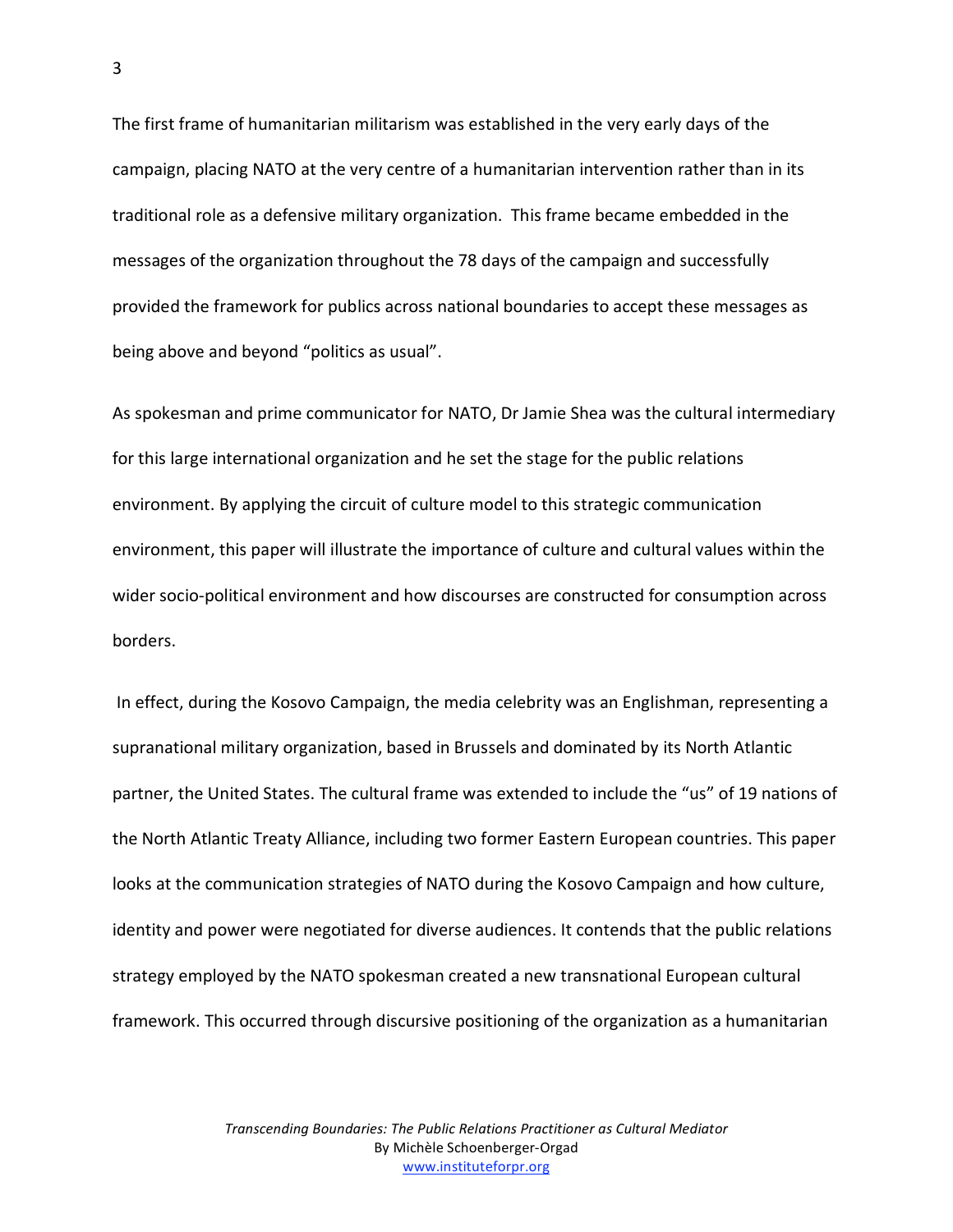military powerhouse, thus reinforcing its legitimacy as a viable supranational organization for the  $21<sup>st</sup>$  century.

#### **Circuit of Culture Model**

The circuit of culture model, developed by a group of cultural studies scholars (du Gay *et al.*, 1997), identifies "five moments" in the process of communication – regulation, production, consumption, representation and identity "that work in concert to provide a shared cultural space in which meaning is created, shaped, modified and recreated" (Curtin & Gaither, 2007, p. 38). Within the circuit, each of the components works with others to create articulations which, in turn, contribute to the social construction of meanings. Regulation looks at the particular controls, laws, regulations and institutions involved in the production of meaning and as such determine whether it is acceptable. For public relations practitioners, this means that maintaining legitimacy and reputation of the organization remains a priority in the regulatory environment.

Production is the process of constructing the messages with intended meanings, drawing on particular power structures and socio‐cultural practices. NATO draws its power from its membership, the majority of whom are amongst the most powerful nations in the world. Furthermore, the values of NATO are aligned with the expressed moral values of the West. This was reiterated many times throughout the conflict.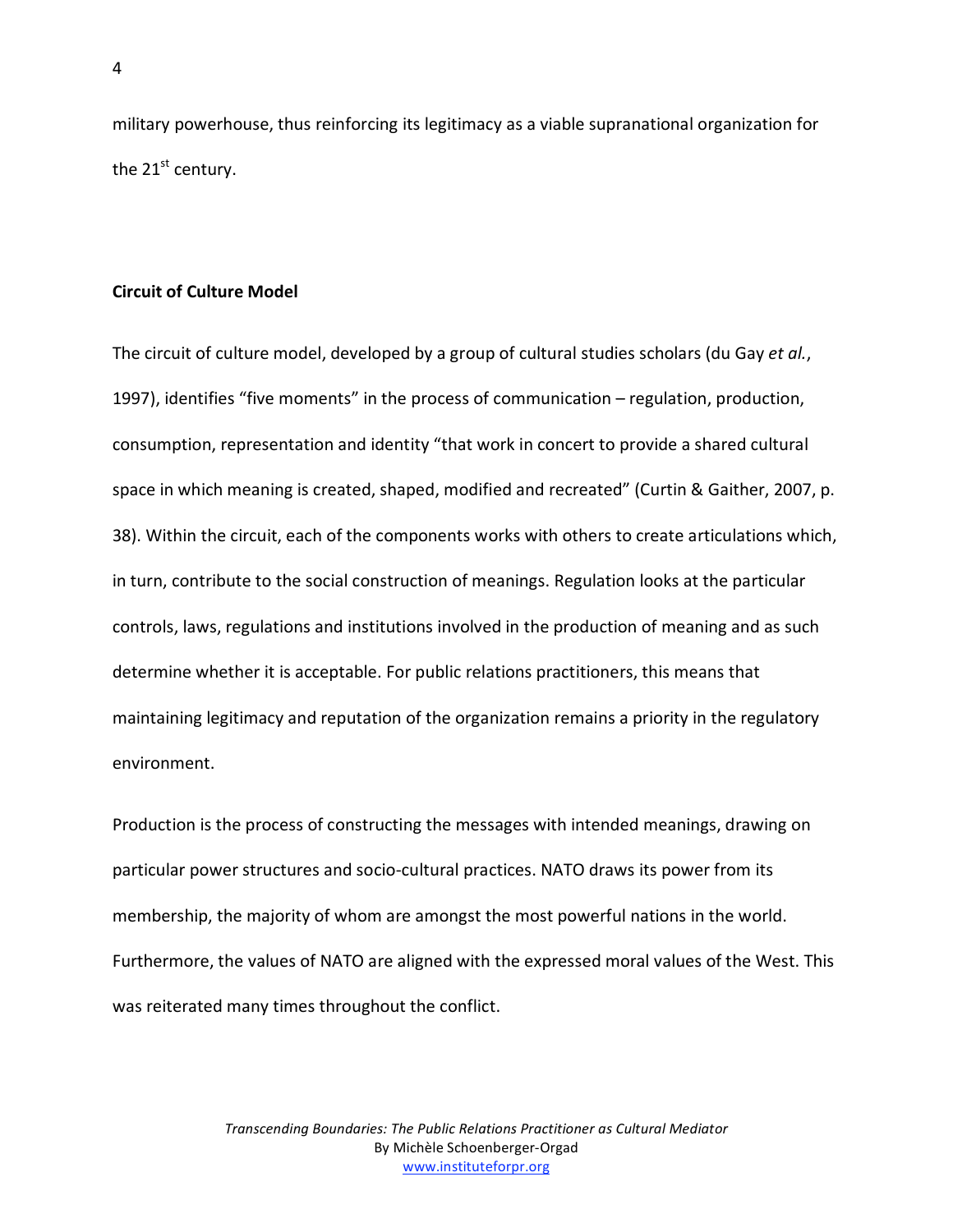Representation is the means by which the producer endows language with particular meanings which are socially constructed with specific target audiences in mind (which may be in terms of language used, or the availability of appropriate cultural resources) in order to manage the consumption of the message. However, meanings are always sites of struggle and may be challenged and amended according to different interpretations of the message. It is identity which then endows the particular cultural artefact with meaning according to past experience (Curtin & Gaither, 2007).

So, when this model is applied to an organization whose publics are diverse, both culturally and geographically, it is the role of the public relations practitioner to not only span the geographical and language boundaries, but to mediate the meanings and consumption of messages for the benefit of the organization. In this context, the focus is on production and representation and establishing clear meanings which are unlikely to be challenged because they encompass the purported values of diverse publics.

#### **Supranational organizations and international public relations**

Little attention has been paid to the role of public relations in supranational organizations. These organizations operate above the level of the nation state and, as a consequence, are less dependent on citizen consent taking the form of mass loyalty in which the citizen needs to be "discursively convinced" (Habermas, 1975, p. 43) of the rationality of the particular case. Such supranational organizations, by their very nature, are required to maintain legitimacy and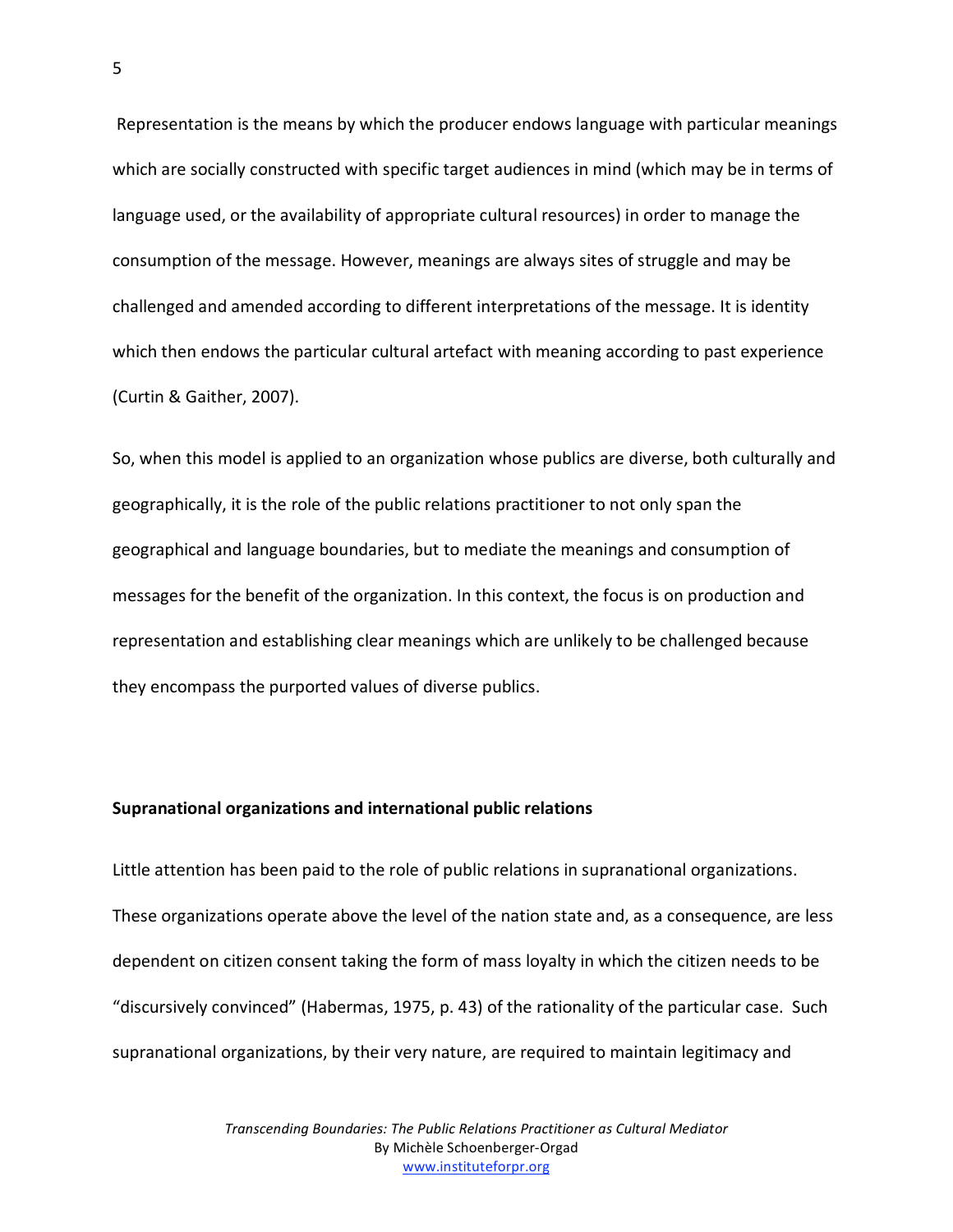credibility across national boundaries and across diverse internal and external publics. Managing this process across cultures is more than simple translations from one language to another, but rather draws on specific values which cross many national boundaries and are the basis for the establishment of supranational organizations like the United Nations, NATO, the European Union, World Trade Organization, and others.

The challenge, then, is to construct a collective identity for the supranational organization. The construction of the collective "we" draws the line between who is included and who is excluded. This line serves to identify who the organization is claiming to speak for, and who it speaks against (Fairclough, 2000). In the case of NATO during the Kosovo Campaign, the organization was indeed beyond the nation state in that it claimed to be speaking for the "international community" which included the "us" of the Alliance, as well as all those who were aligned with the Western hemisphere of influence.

This strategy was apparent in the early press releases of 1999, as NATO discursively aligned itself with the international community by taking over the role of spokesperson for this "imagined" community:

NATO and the international community have a legitimate interest in developments in Kosovo, inter alia because of their impact on the stability of the whole region which is of concern to the Alliance. (NATO Press Release 98‐ 29, March 5, 1999)

These interests are semantically conflated with those of a constructed "international community". Indeed, the use of "international community" calls into being a group of nations,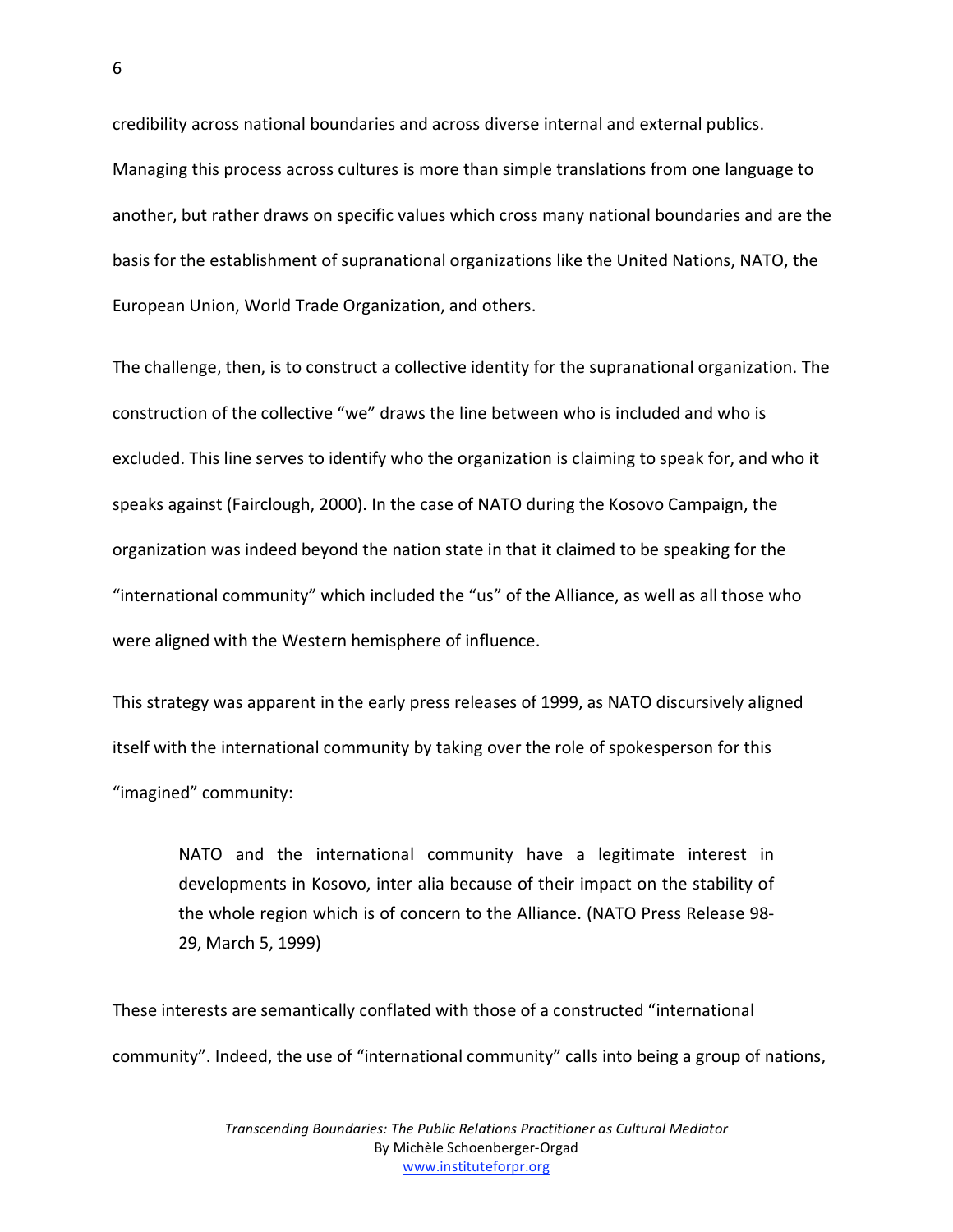which supports certain actions, has no formal institutional infrastructure and no democratic decision‐making processes. Rather, it is a loose configuration of Western‐oriented nation states, which either exert international political pressure or have it exerted upon them. The use of the word "community" implies fellowship and shared interests and, by adding "international", it maps "political desire onto geopolitics" (Poole, 2006, p. 28). NATO statements and press releases consistently used the legitimacy of a constructed international community to legitimize its own actions. This approach won the tacit assent of mainstream media organizations since there was no discussion or debate about the legal implications for NATO acting without the authority of the actual international community, the United Nations.

Cheney and Christensen (2001) observe that an organization's public relations activities work towards the establishment of the organization's "unique self" (p. 234) while, at the same time, taking into account the concerns of target audiences. In this particular case, Jamie Shea became the "unique self" of NATO with the identity of the organization being concentrated within the persona of the spokesman. Shea's total self‐identification with the campaign and his determination to maintain public opinion with NATO is illustrated extensively throughout the press conferences. He was certainly instrumental in articulating the NATO military organization with humanitarian aims to produce a new discourse of humanitarian intervention(Schoenberger‐Orgad, 2008). As he later wrote: "NATO had to be able not only to take care of Milošević but also to show the other side of NATO as a humanitarian organization building refugee camps able to take care of these victims" (Shea, 2000).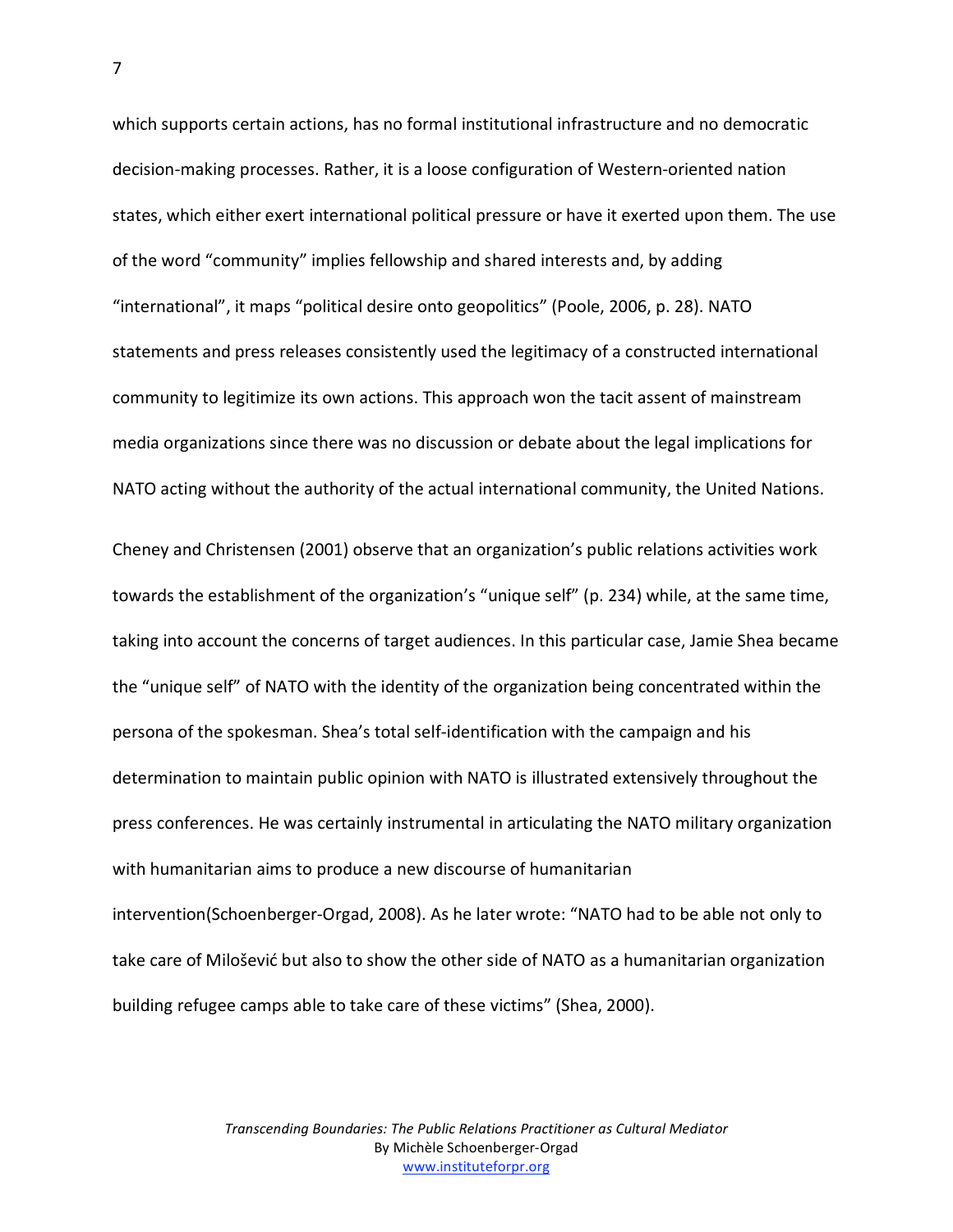Shea attempted to present NATO as indeed a unique organization – one that marries military intervention with humanitarian aims. The ambiguity in the use of the verb "to take care of Milošević" and later, "to take care of these victims" illustrates this "unique self" that differentiated NATO from all the other European organizations – humanitarian, military, political or economic – and allowed the organization to reach its original objectives in this campaign. NATO has two arms – one to take care in the military sense and one to take care in the humanitarian sense. Shea helped to maintain this as a dominant public relations strategy that played out over the 78 days of the campaign (Schoenberger‐Orgad, 2008). The humanitarian arm of the organization clearly drew on the cultural values of audiences in the member states of NATO and, as such contributed to the unity of the organization.

#### **The practitioner as cultural intermediary (1): Production**

In reference to the circuit of culture model, the practitioner is no longer a boundary spanner within the management function of the organization but is rather repositioned as a cultural agent who is not only producing information but is continually generating messages which aim to help publics to understand, how to think about a certain situation and how they should feel about it (Curtin & Gaither, 2005, 2007). In order for this to be successful across national and cultural boundaries, the practitioner must be highly versed in the cultural attributes of his/her publics and construct messages which resonate with all publics, even to the point of developing a new "cultural meaning" specifically for the situation at hand. This, too, can be constructed with using the binary opposition of "us and them" as well as by drawing on shared values across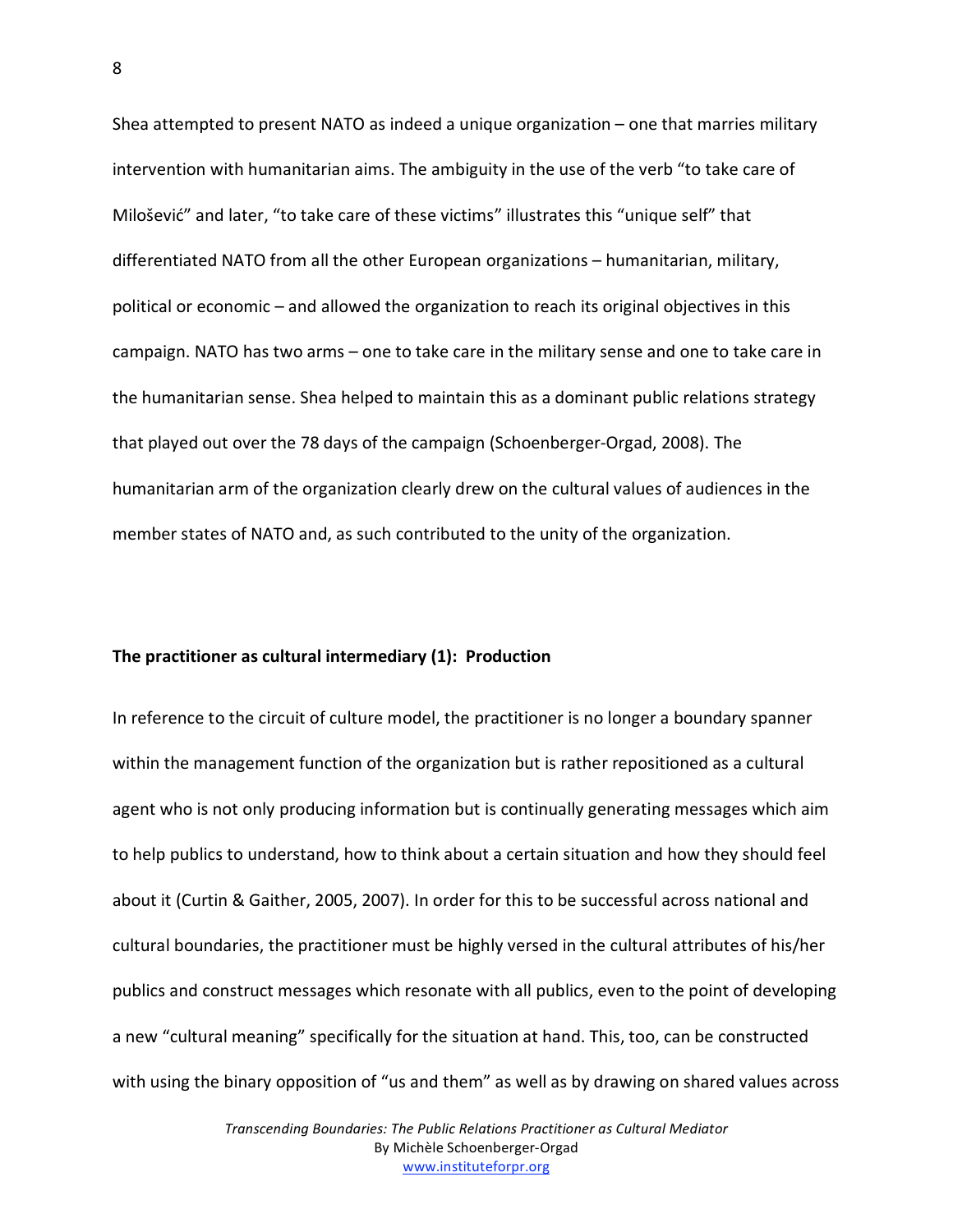diverse publics. One way of doing this was by positioning Yugoslavia as the outsider of Europe, the country that could not conform to the mainstream:

We want to have a situation of stability in the Balkans so that we can bring Yugoslavia into the same democratic mainstream as virtually all of the other countries of Europe. ... we can't start even thinking of this [partnership for prosperity] until we end to the current process of moving backwards into the  $19<sup>th</sup>$  Century... (Shea, NATO Press Conference, April 3, 1999)

In this excerpt, Shea was reinforcing the perception of the Balkans as a backward region and was using the text ideologically (Fairclough, 2003) as a means of embedding the assumption that Yugoslavia needs to become part of the democratic mainstream as laid down by NATO and there is no place for deviation.

Another means of constructing the message was by using a particular frame drawing on cultural values which are likely to resonate with diverse publics (Hallahan, 1999). The use of the humanitarian frame for a military intervention was extremely prevalent throughout the NATO discourses when the word humanitarian was used as an adjective to describe a large number of different aspects relating to the campaign: from humanitarian catastrophe, crisis, disaster, suffering and tragedy to humanitarian aid, airlifts, assistance, convoys, efforts, missions, operations, relief and support. The repetitive and constant use of this frame served to remove the destructive aspects of the strategic bombing campaign from the immediate consideration of target publics (Schoenberger‐Orgad, 2008).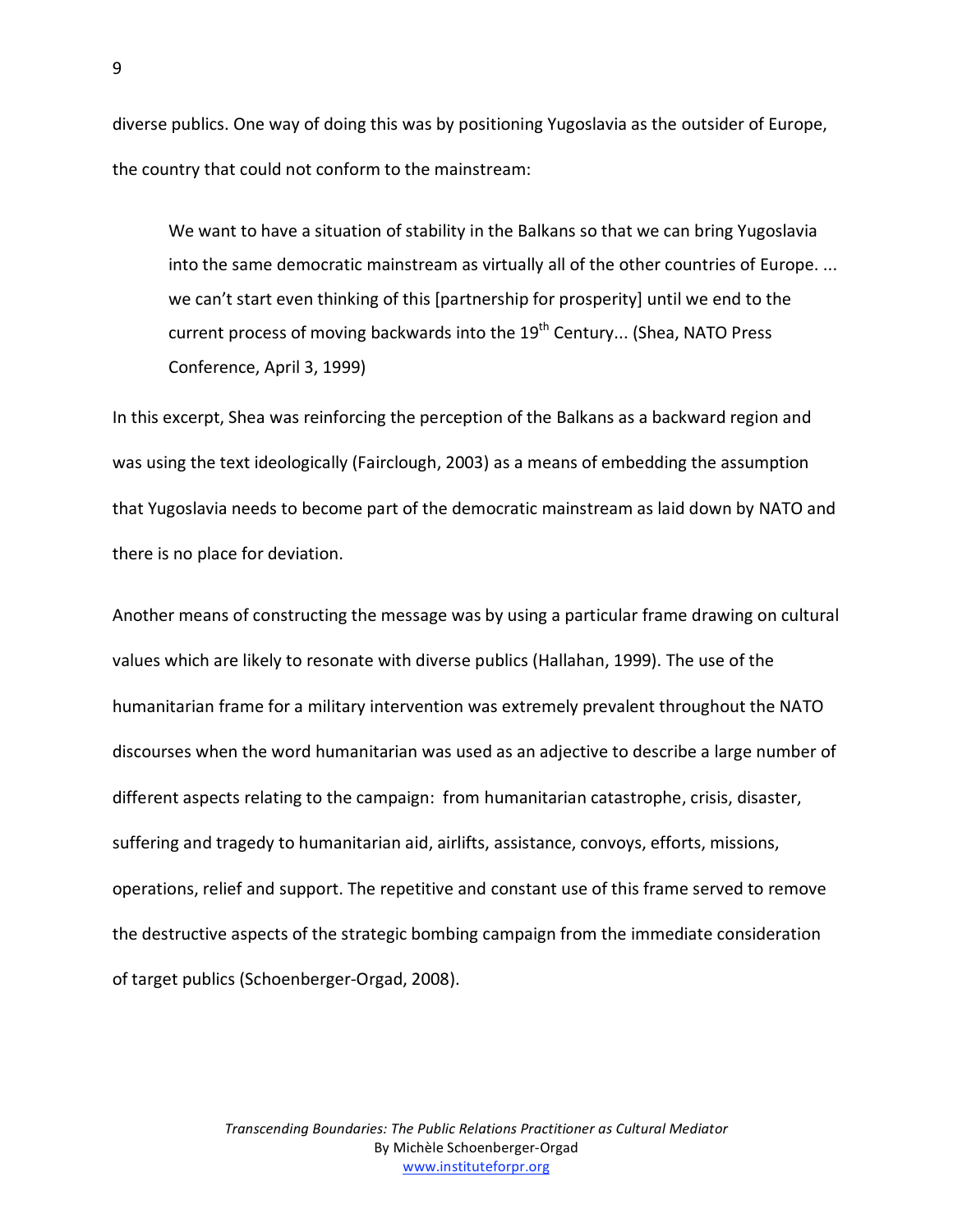**The PR practitioner as cultural intermediary (2): Representation**

More than 400 journalists converged on Brussels in the first week of the Kosovo operation (Skoco & Woodger, 2000) providing NATO with a captive audience for its own particular worldview. Foreign journalists had been banned from Belgrade and from Kosovo by the Yugoslav government at the beginning of the campaign. From a critical political public relations perspective (Trujillo & Toth, 1987), this allowed NATO to maintain and enhance its power and credibility as an authoritative and acceptable organization (Chilton, 2004; Chilton & Schäffner, 1997), carrying out the policies of its member governments on behalf of their citizens. The daily press briefings served to inform these publics of the nature of the results of the decision‐ makers and the ongoing activities of the operations being carried out by NATO.

Although the format of the press conferences always required a uniformed military spokesman as well (and over the period of the 78‐day campaign, these uniformed spokesmen were from UK, Italy and Germany), it was Jamie Shea who dominated the conferences and developed close relations with the attendant journalists. His autobiographical details confirm his skill as a spokesperson with an academic background of a doctorate from Oxford University, adjunct professorships at a number of European and American universities, a fluent speaker of five languages, and the author of scholarly works on NATO and European interests. However, it was his manner, rather than his academic qualifications, that proved to be the most effective element during this period of the Kosovo Campaign.

L'Etang (2006) likens public relations practitioners to actors who are concerned with method, technique and practice. They are also engaged with specialist work behind the scenes, keeping

> *Transcending Boundaries: The Public Relations Practitioner as Cultural Mediator* By Michèle Schoenberger‐Orgad www.instituteforpr.org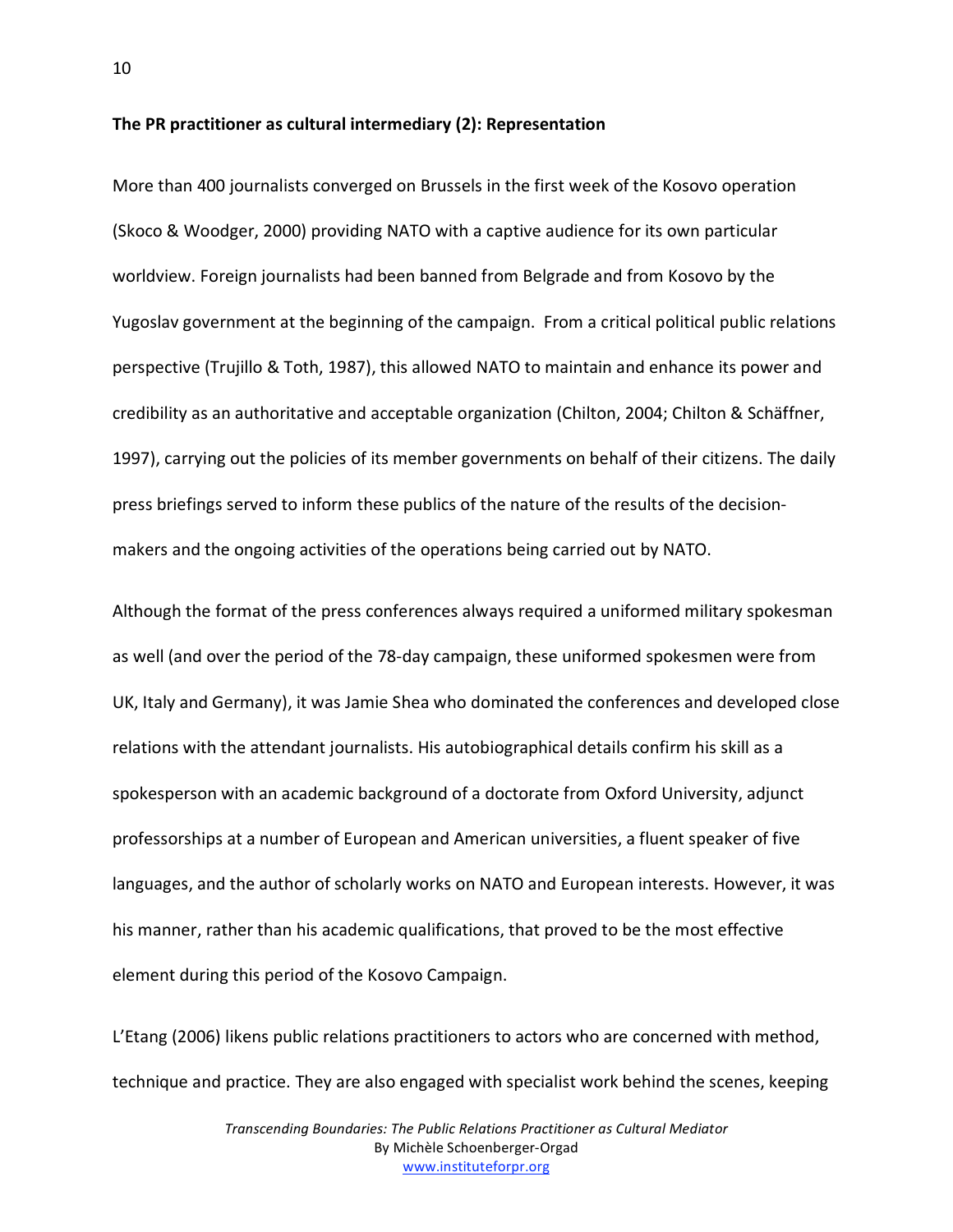their audiences interested, entertained and compliant to the persuasive techniques within the discourse. This is the less obvious work such as building particular relationships with influential people in the media, consulting with the diverse nations that make up the membership of the organization and taking advice from more experienced spokespeople.

For many of the journalists present at NATO Headquarters in Brussels during the Kosovo Campaign, Jamie Shea was indeed a decisive force in persuading this influential public to support NATO's message. His "daily 'Punch and Judy show' as he called it, was an idiosyncratic blend of press briefing, homily, university lecture and theatrical performance" (Pearlstein, 1999). Shea was indeed the "actor in the drama"(Castells, 1997) since he outshone nearly all the other key personalities in the Kosovo conflict. Neither Javier Solana (from Spain), nor General Wesley Clark (US) could claim the same level of authenticity and credibility for the organization even though their positions held far more power and authority.

So what was it about Jamie Shea that experienced, war‐hardened journalists could relate to and, in turn, report almost verbatim on the progress of NATO's campaign? Alistair Campbell, former spokesman for British Prime Minister, Tony Blair remarked that Shea was "a real person talking to real people" (Campbell, 1999, p. 36) and was the acceptable face of NATO, the human face of an impersonal high altitude bombing campaign. He represented a military organization, yet was a civilian. He used military terminology, discussed bombing assessments and military strategy while drawing out the emotions of the audience with his verbal imagery, elegant literary quotations and professional conduct on the podium.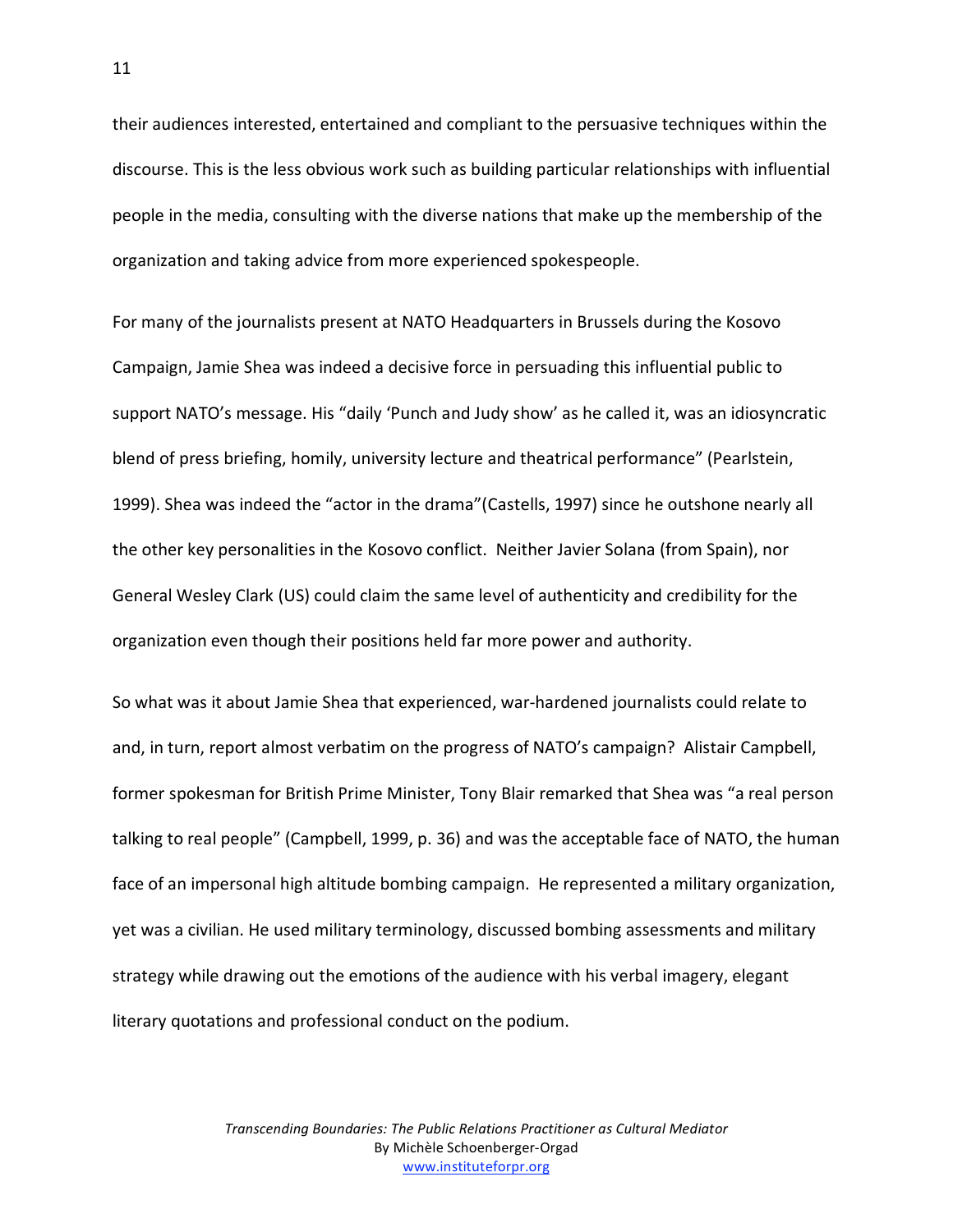Shea was representative of his British culture and yet was European in his approach to his diverse audience. His international identity, whilst maintaining the "flat vowels" and east London accent, positioned Shea as the ideal public relations professional in this particular cross‐ cultural context.

Shea's particular use of public relations strategies and tactics worked extremely well in positioning NATO to achieve maximum positive media coverage and thereby maintain popular public opinion in favour of the campaign. His use of literary quotes and references to celebrities was grounded in his Anglo-Saxon "Britishness" but resonated significantly amongst diverse, multicultural audiences. However, one of Shea's laments about NATO's media operations was that, whereas President Milošević controlled the pictures, he had to try to make up for the lack of pictures by grabbing media attention with his own brand of infotainment. Although Shea himself acknowledged he had the words, he grudged Milošević having the images: "I'm going to be honest, I would have given up all my Shakespeare quotations, my quotations from Edmund Burke, from Frank Sinatra and the Beatles for one or two good pictures that illustrated our side of the story"(Shea, 2000).

For the Kosovar Albanians, Shea represented "liberation" and, at the end of the war, received appropriate adulation and was "cheered as the conquering hero" (Taylor, 2000, p. 113). For the Serbs, on the other hand, NATO was seen through a "Jamie Shea lens" – as a "hate figure and a basis for caricature" (Shea, 2004, pp. 109‐110). For the Alliance nations, there was relief that the operation had been a success and that NATO had maintained its legitimacy with its publics.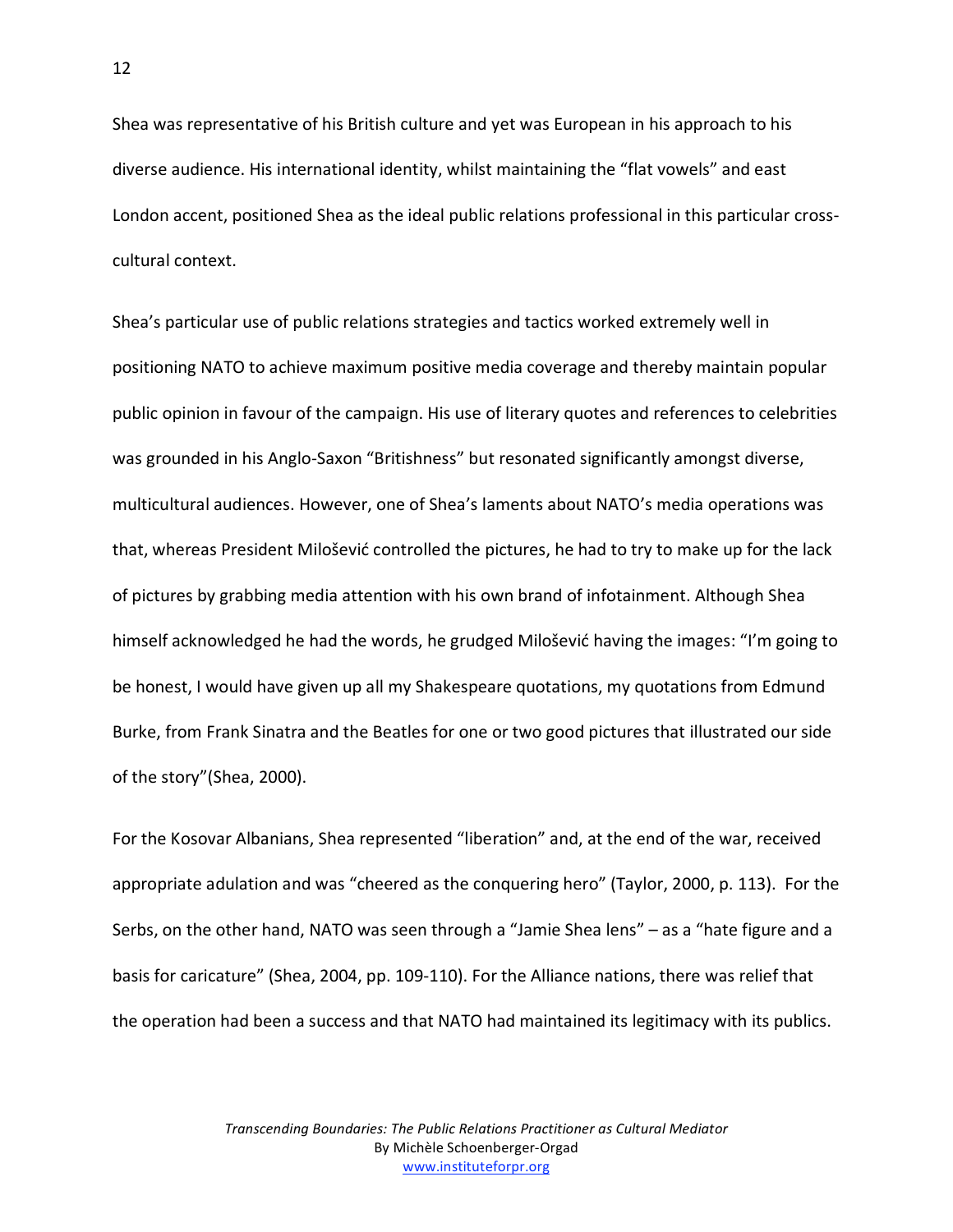**Public relations: Strategies and tactics for a multicultural audience**

In analysing the NATO discourses during the period of the Kosovo Campaign, the central strategy of articulation (Slack, 1996) is clearly evident. This articulation at the point of production and consumption (Curtin & Gaither, 2005, 2007) provides a new European transnational cultural framework which transcends both the ethnocentric and polycentric approaches to international public relations. By framing the Kosovo Campaign as a humanitarian intervention, Shea was presenting the campaign in "mythic terms"(Fursich, 2002, p. 354) and was developing a transcendent discourse which could resonate with diverse publics.

As a cultural intermediary, Shea constructed the discourse to portray NATO in the best possible light and to clearly align it with the current socio‐cultural values and worldviews of publics. He was concerned with "shaping the attitudes the audience hold toward the organization" (Cheney & Christensen, 2001, p. 239), thus maintaining the legitimacy and credibility of NATO which essentially was changing from a defensive military organization to an offensive powerful military force.

By framing the intervention within a humanitarian discourse, NATO's discursive strategy legitimised, in terms of public opinion, the use of military force in an offensive operation in ways that promote it with positive perceptions of the organization. Furthermore, NATO's framing of the war in Kosovo as a humanitarian intervention, or more precisely, as a war to prevent a "humanitarian catastrophe" was unique (Schoenberger‐Orgad, 2008).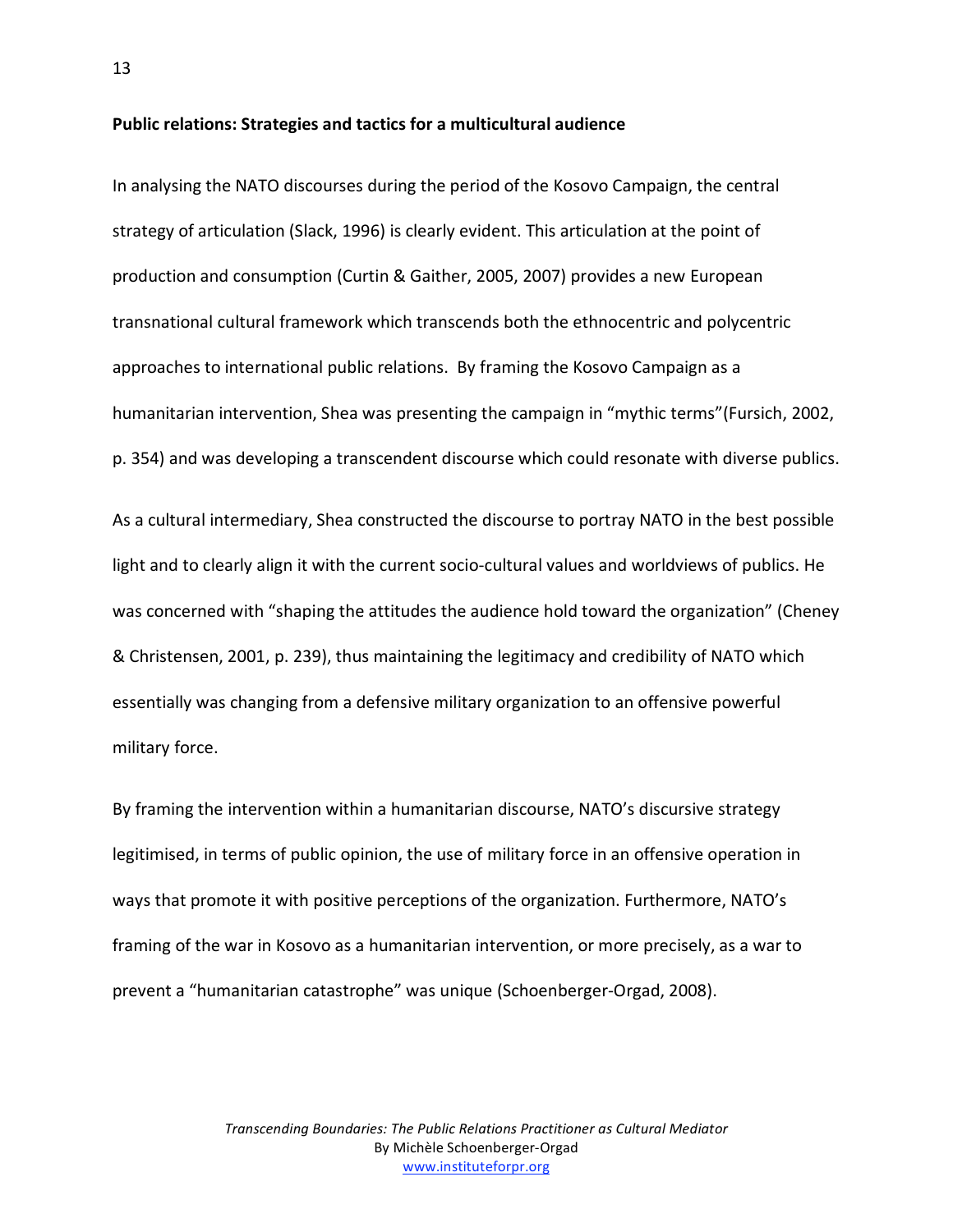This framing was further enhanced by the differentiation of "us" and "them" which contributed to the already existing western metanarratives of the Balkans. By drawing on historical accounts, the overriding western image of the Balkans was one of bleakness, political chaos, savagery and discord (Todorova, 1997, 2000). Moreover, at the time, events in many of the Balkan states in the immediate post-Cold War political collapse seemed to confirm that these territories were populated by people perched on the edge, waiting to be tipped into a final fight for survival. Political and media representations of the region and the people have "focussed on uncertainty, irrationality and violence" (Kuusisto, 2004, p. 169) which allowed NATO to construct its discourses around the key message that international intervention offered the only hope for the region's future.

By suggesting that chaos was the natural order of life in the Balkans, the use of metaphor and imagery offered ways of engaging the popular imagination and reaching diverse audiences throughout Europe and the Western world. The strategy presented the idea of a virtuous bombing campaign for humanitarian ideals whereby meaning is reinforced as "the right thing to do". Binary oppositions such as "us and them", "good and evil", peace-loving and violent", "developed and backward", "consensus and discord" are used as representations which, individually and cumulatively, lay claim to the fertile ground of imagination with dominant images that can then be exploited for particular ends.

The metaphor of abandonment provided a discursive shift which suggested that Yugoslavia was an orphan requiring good parents in order for it to be stable: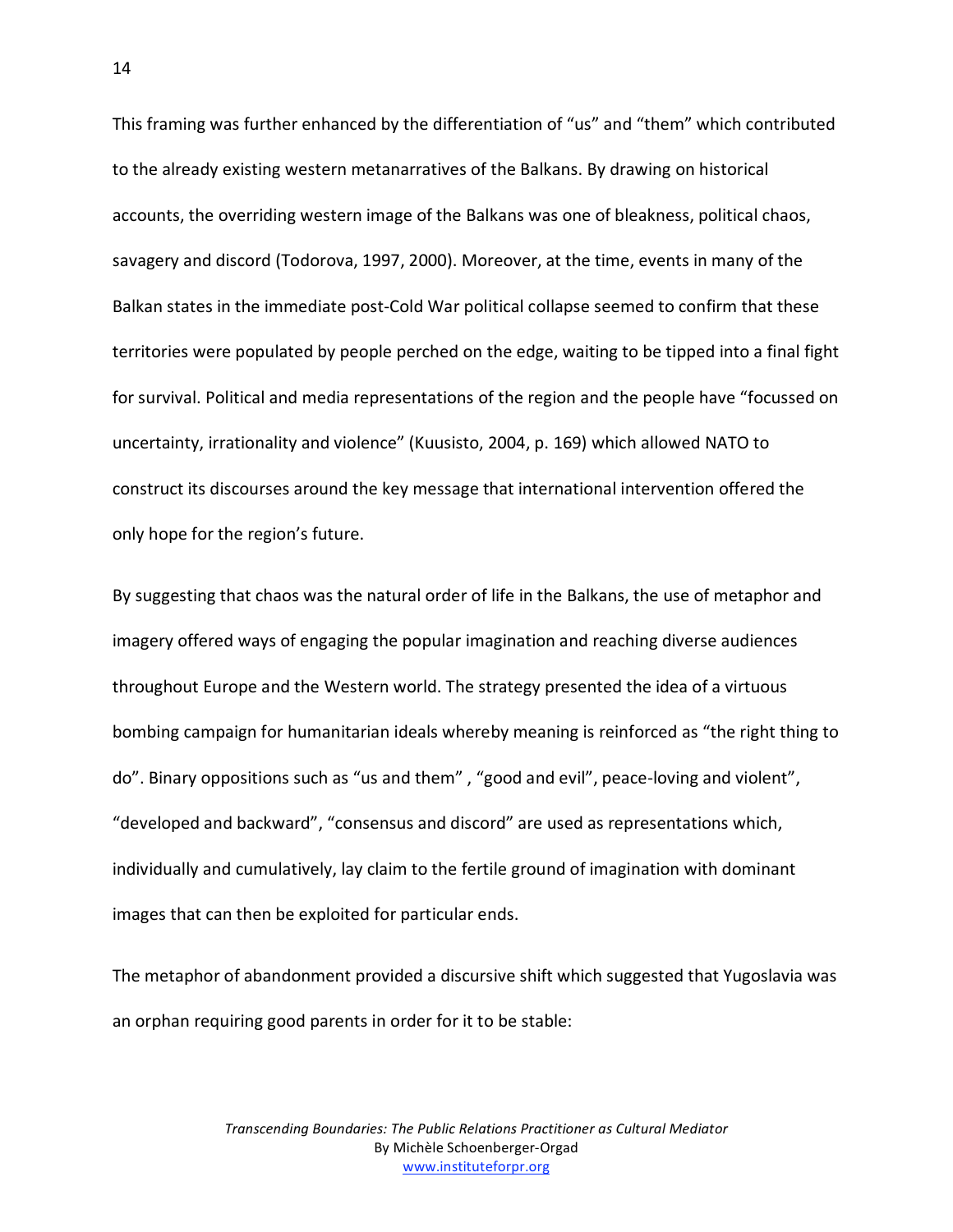...this is an area where we simply cannot abandon the Balkans to Milosevic. We know what has happened in the past and we know what would be the consequences if we did that (NATO Press Conference, March 31, 1999)

By using the orphan metaphor and the expression of a dysfunctional society, there is a legitimate requirement to intervene. NATO needed to intervene in the Balkans for the "good" of the Balkans. Milošević is portrayed as the "bad parent" and, at the same time, it draws on common historical knowledge that his audience has about the Balkans: "We" know what has happened in the past – there is no need to spell it out – and "we" also know the consequences that would occur if "we" did not intervene.

These strategies of legitimization are positive constructions of the self and delegitimization of the other through negative constructions (Chilton, 2004). By articulating the military with the humanitarian discourse, NATO was able to be seen positively, not only performing its main task as a military organization, but also acting on the moral values of audiences to provide a humanitarian response to the situation. Here, at the moment of production and representation, the messages could be transmitted clearly. When something is stated as being the "right thing to do" or, that it is a "moral duty", it becomes clear that the strength of this framework provides a robust and persuasive argument for "selling" a policy or action to appropriate publics (Roper, 2001)

The role of the public relations practitioner as a cultural intermediary is a useful one, especially when it is used by supranational organizations in communicating with diverse publics. In order to actively create meanings across national boundaries by bringing about the audiences'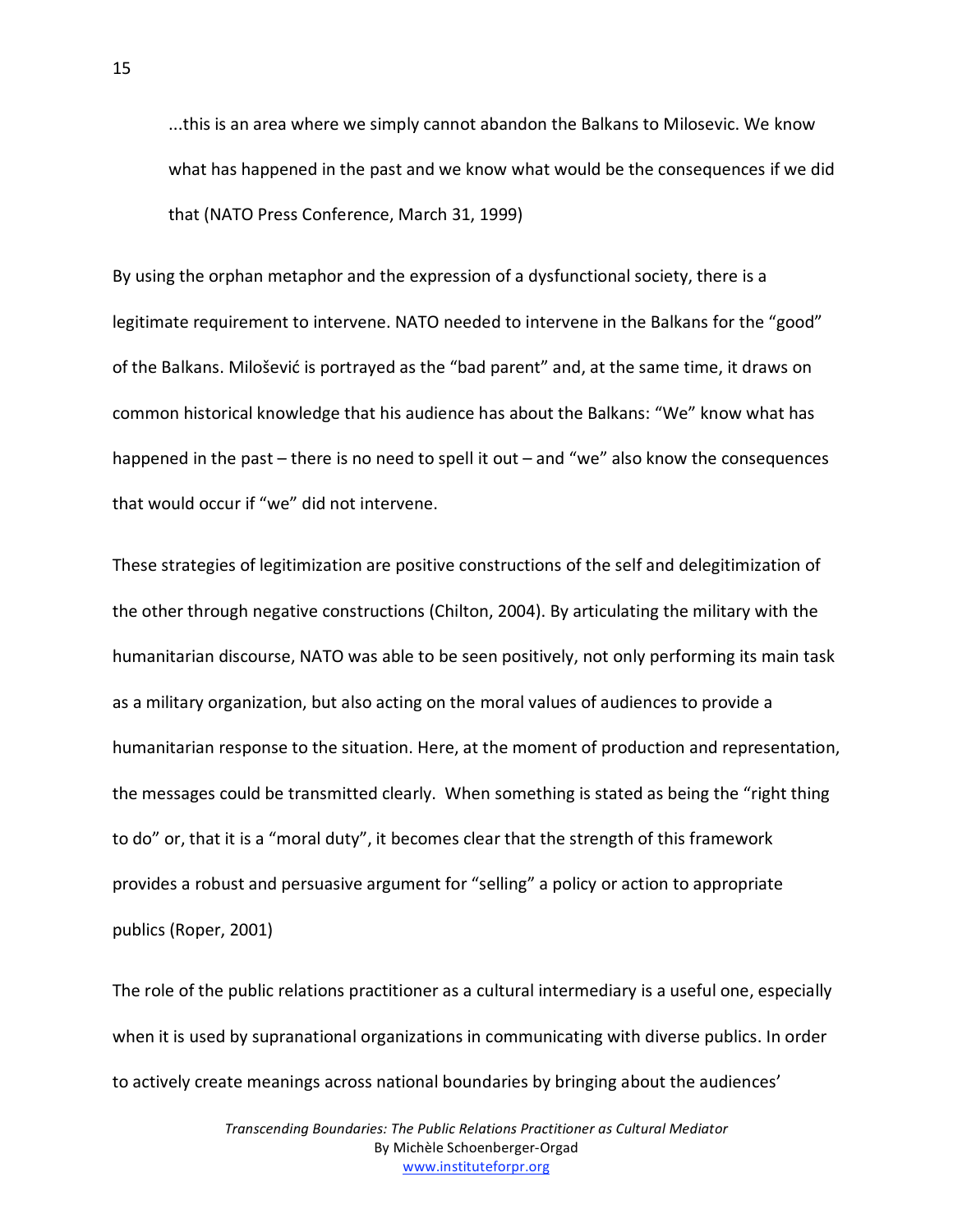identification with the organization and its actions, the practitioner must align cultural and international values to ensure that meanings are interpreted and accepted by influential publics. Without such a role, the supranational organization is likely to be represented according to an ethnocentric positioning, (and being seen to be doing so) rather than transcending national and geographic boundaries.

Since NATO's first military offensive foray in Kosovo in 1999, the organization has been transformed from a purely defensive military organization to one which, today, is actively involved in offensive operations in Afghanistan and off the coast of Somalia. By framing its goals in terms of the inclusive cultural values of the people of Europe, NATO has not only maintained its identity but ensured its viability as an organization into the 21 $^{\rm st}$  century.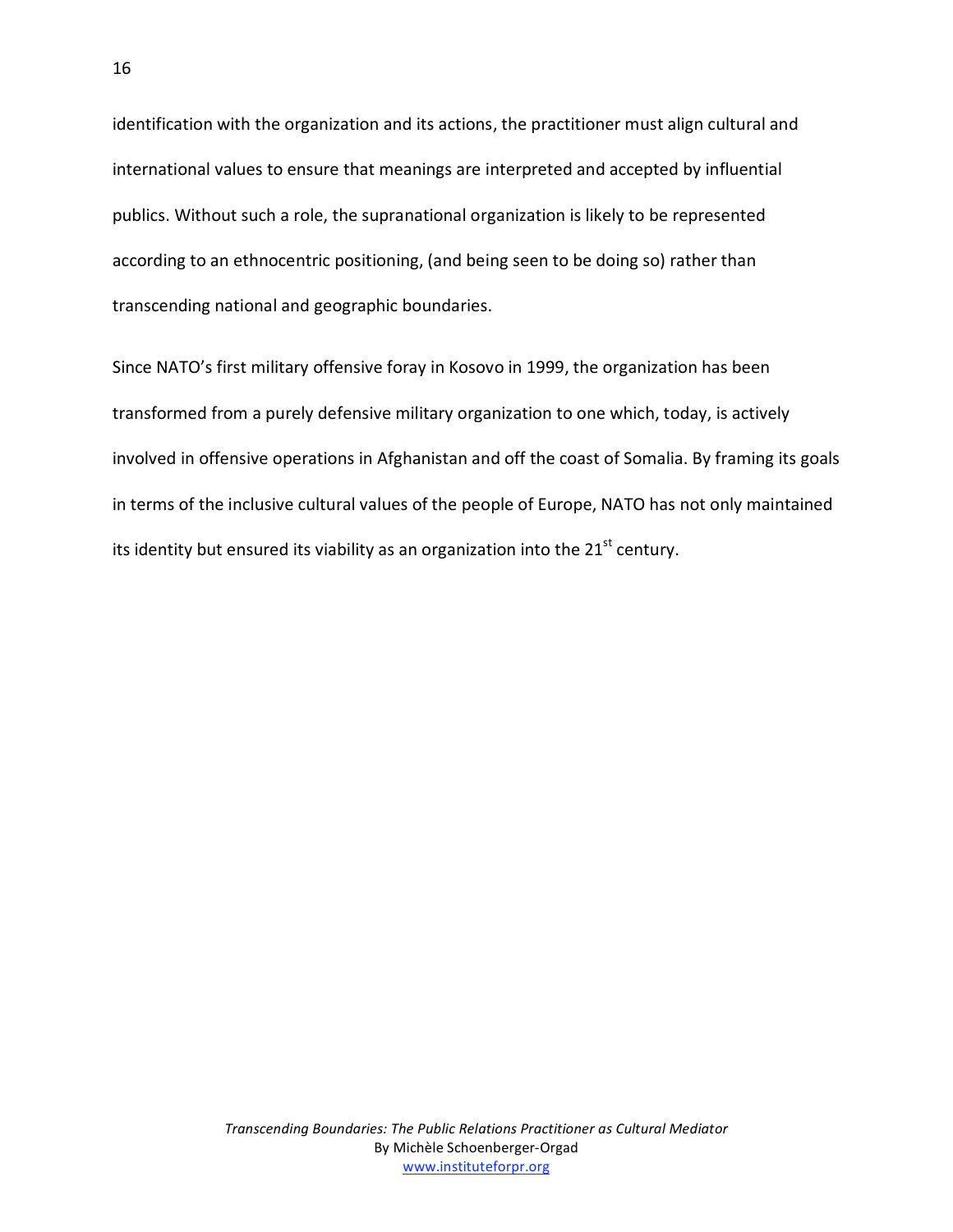## **References**

- Campbell, A. (1999). Communications lessons for NATO, the military and the media. *RUSI Journal, 144*(4), 31‐37.
- Castells, M. (1997). *The power of identity*. Malden, MA: Blackwell.
- Cheney, G., & Christensen, L. T. (2001). Organizational identity: Linkages between internal and external communication. In F. M. Jablin & L. L. Putman (Eds.), *The new handbook of organizational communication: Advances in theory, research, and methods* (pp. pp. 231‐ 269). Thousand Oaks, CA: Sage.
- Chilton, P. A. (2004). *Analysing political discourse: Theory and practice*. London: Routledge.
- Chilton, P. A., & Schäffner, C. (1997). Discourse and politics. In T. A. van Dijk (Ed.), *Discourse as social interaction* (pp. 206‐230). London: Sage.
- Curtin, P. A., & Gaither, T. K. (2005). Privileging identity, difference, and power: The circuit of culture as a basis for public relations theory. *Journal of Public Relations Research, 17*(2), 91‐115.
- Curtin, P. A., & Gaither, T. K. (2007). *International public relations: Negotiating culture, identity and power*. Thousand Oaks, CA: Sage.
- du Gay, P., Hall, S., Janes, L., Mackay, H., & Negus, K. (1997). *Doing cultural studies: The story of the Sony walkman*. Thousand Oaks, CA: Sage.
- Fairclough, N. (2000). Language and neo‐liberalism. *Discourse & Society, 11*(2), 147‐148.
- Fairclough, N. (2003). *Analysing discourse*. London: Routledge.
- Fursich, E. (2002). Nation, capitalism, myth: Covering news of economic globalization. *Journalism & Mass Communication Quarterly, 79*(2), 353‐373.
- Habermas, J. (1975). *Legitimation crisis* (T. McCarthy, Trans.). London: Heinemann.
- Hallahan, K. (1999). Seven models of framing: Implications for public relations. *Journal of Public Relations Research, 11*(3), 205‐242.
- Kuusisto, R. (2004). Savage tribes and mystic feuds: Western foreign policy statement on Bosnia in the early 1990s. In A. Hammond (Ed.), *The Balkans and the West: Constructing the European other, 1945‐2003* (pp. 169‐183). Aldershot, UK: Ashgate.
- L'Etang, J. (2006). Public relations as theatre: Key players in the evolution of British public relations. In J. L'Etang & M. Pieczka (Eds.), *Public relations: Critical debates and contemporary practice*. Mahwah, NJ: Lawrence Erlbaum.
- Pearlstein, S. (1999, June 10, 1999). Jamie Shea, NATO's persuasive force. Retrieved December 5, 2001, from www.washingtonpost.com/wp‐

srv/inatl/longterm/balkans/stories/shea061099

- Poole, S. (2006). *Unspeak*. London: Little, Brown.
- Roper, J. P. (2001, October 31‐ November 4). *Public opinion, politics and issues management ‐ a critical perspective.* Paper presented at the National Communication Association, Atlanta, U.S.A.
- Schoenberger‐Orgad, M. (2008). *Communicating strategically: Public relations, organisational legitimacy and NATO's bid for Kosovo*. Saarbrucken, Germany: Verlag Dr. Müller.